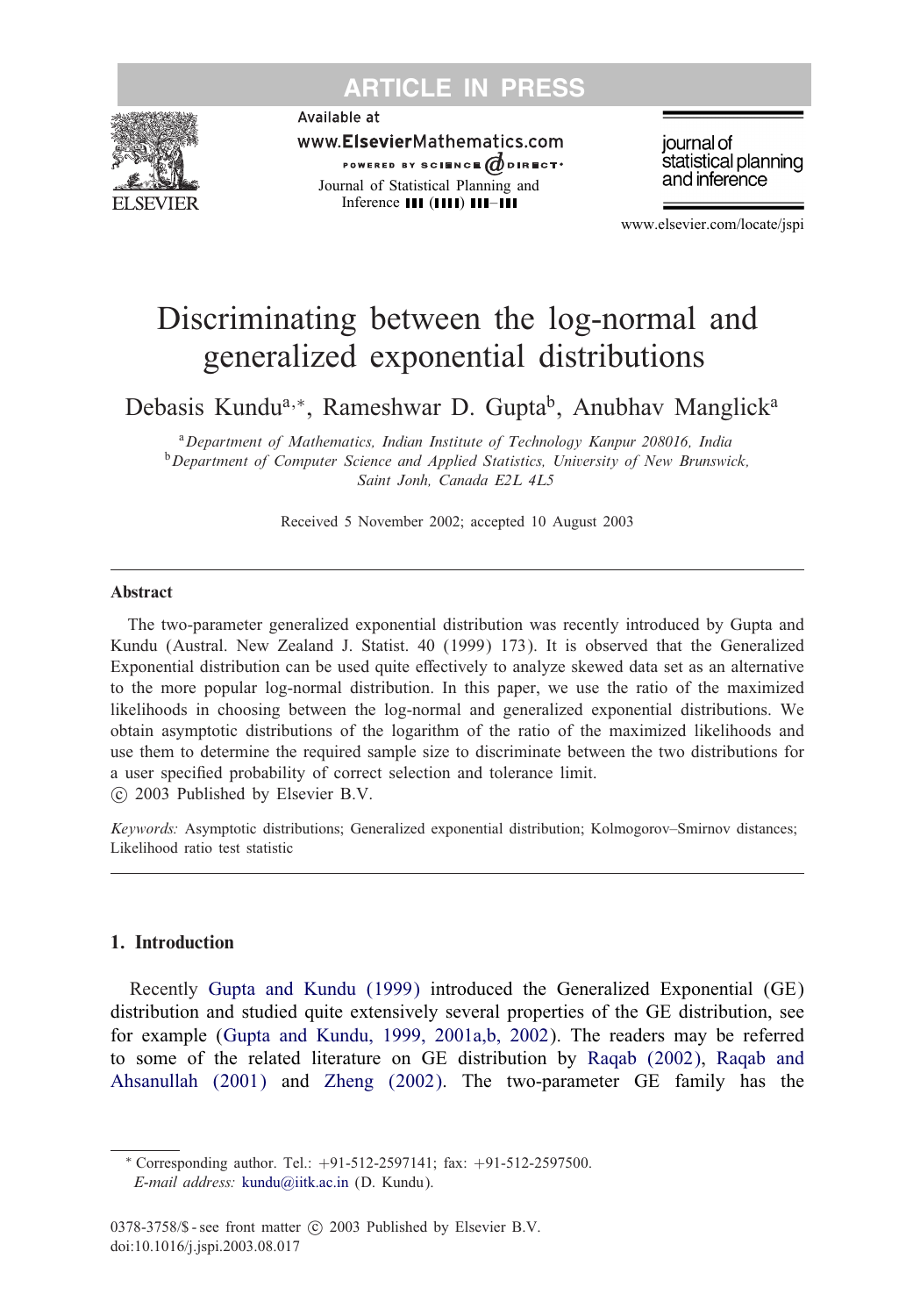<span id="page-1-0"></span>2 *D. Kundu et al. | Journal of Statistical Planning and Inference* **(11 (1111) 111-111** 



Fig. 1. The distribution functions of GE (12.9, 1) and LN (0.3807482, 2.9508672).

distribution function

$$
F_{GE}(x; \alpha, \lambda) = (1 - e^{-\lambda x})^{\alpha}, \quad x > 0.
$$
 (1)

The corresponding density function is

$$
f_{GE}(x; \alpha, \lambda) = \alpha \lambda (1 - e^{-\lambda x})^{\alpha - 1} e^{-\lambda x}, \quad x > 0.
$$
 (2)

Here  $\alpha > 0$  and  $\lambda > 0$  are the shape and scale parameters, respectively. When  $\alpha = 1$ , it coincides with the exponential distribution with mean  $1/\lambda$ . When  $\alpha \leq 1$ , the density function is strictly decreasing and for  $\alpha > 1$  it has a unimodal shape. These densities are illustrated in [Gupta and Kundu \(2001a\).](#page-14-0) It is clear that the GE density functions are always right skewed and it is observed that GE distributions can be used quite effectively to analyze skewed data sets. Among several other distributions, the two-parameter log-normal distribution is also used quite effectively to analyze skewed data sets. Log-normal density function is always unimodal in nature. Shapes of the different log-normal density functions can be found in [Johnson et al. \(1995\).](#page-14-0) It is clear that the shapes of these two density functions are quite similar at least for certain ranges of the parameters. See for example Fig. 1, where the two distribution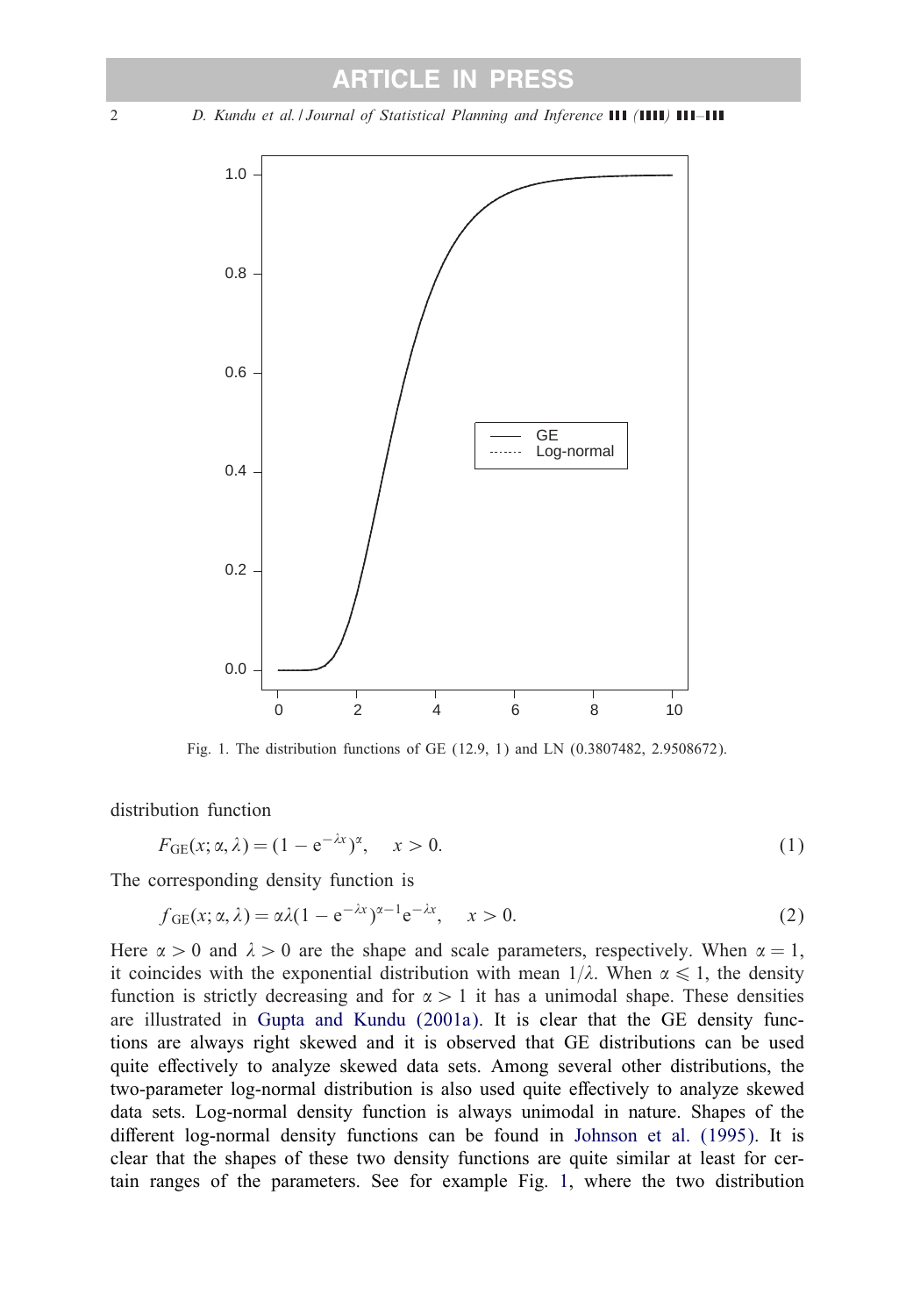functions are almost identical. Although these two models may provide similar data fit for moderate sample sizes, it is still desirable to select the correct or more nearly correct model, since inferences based on the model will often involve tail probabilities, where the effect of the model assumption will be more crucial.

GE has an exponential tail while log-normal has heavier tail than exponential. Therefore, even if large sample sizes are not available it is still very important to make a best possible decision based on whatever data are available.

The problem of testing whether some given observations follow one of the two probability distribution functions is quite old in the statistical literature. [Atkinson \(1969,](#page-13-0) [1970\),](#page-13-0) [Chen \(1980\),](#page-13-0) [Chambers and Cox \(1967\),](#page-13-0) [Cox \(1961,1962\),](#page-13-0) [Jackson \(1968\)](#page-14-0) and [Dyer \(1973\)](#page-13-0) considered this problem in general for discriminating between two models. Between the models, the effect of choosing a wrong model was originally discussed by [Cox \(1961\)](#page-13-0) in general and recently [Wiens \(1999\)](#page-14-0) demonstrated it nicely by a real data example. Due to increasing applications of the lifetime distributions, special attention is given to the discrimination between the log-normal and Weibull distributions [\(Dumonceaux and Antle, 1973;](#page-13-0) [Pereira, 1978;](#page-14-0) [Chen, 1980;](#page-13-0) [Quesenberry and Kent,](#page-14-0) [1982\)](#page-14-0), the log-normal and gamma distributions [\(Jackson, 1969;](#page-14-0) [Quesenberry](#page-14-0) [and Kent, 1982;](#page-14-0) [Wiens, 1999\)](#page-14-0), the gamma and Weibull distributions by [Bain](#page-13-0) [and Englehardt \(1980\)](#page-13-0) and [Fearn and Nebenzahl \(1991\),](#page-14-0) the Weibull and generalized exponential distributions by [Gupta and Kundu \(2003a\)](#page-14-0) and the gamma and generalized exponential distributions by [Gupta and Kundu \(2003b\).](#page-14-0)

In this paper, we consider the problem of discriminating between the log-normal and GE distributions. We use the ratio of the maximized likelihood (RML) in discriminating between the two distribution functions. We obtain the asymptotic distributions of the logarithm of RML and under each model observe by extensive Monte Carlo simulations that the asymptotic distributions work quite well in discriminating between the two distribution functions even when the sample size is not too large. Using these asymptotic distributions and the distance between the two distribution functions, we determine the minimum sample size needed to discriminate between the two models at a user specified protection level. It is observed experimentally that the distance between the two distribution functions can be quite small for certain ranges of the parameter values.

The rest of the paper is organized as follows. The ratio of the maximized likelihoods is described in Section 2. Asymptotic distributions of the logarithm of RMLs are developed in Section [3.](#page-4-0) In Section [4,](#page-8-0) the asymptotic distributions are used to compute the minimum sample size required to discriminate two distribution functions at a user specified probability of correct selection and a tolerance level. Numerical results are presented in Section [5](#page-11-0) and finally we conclude the paper in Section [6.](#page-13-0)

#### 2. Ratio of the maximized likelihoods

Suppose  $X_1, \ldots, X_n$  are independent and identically distributed (i.i.d.) random variables from any one of the two distribution functions. The density function of a GE random variable with shape parameter  $\alpha$  and scale parameter  $\lambda$  is given in [\(2\)](#page-1-0). The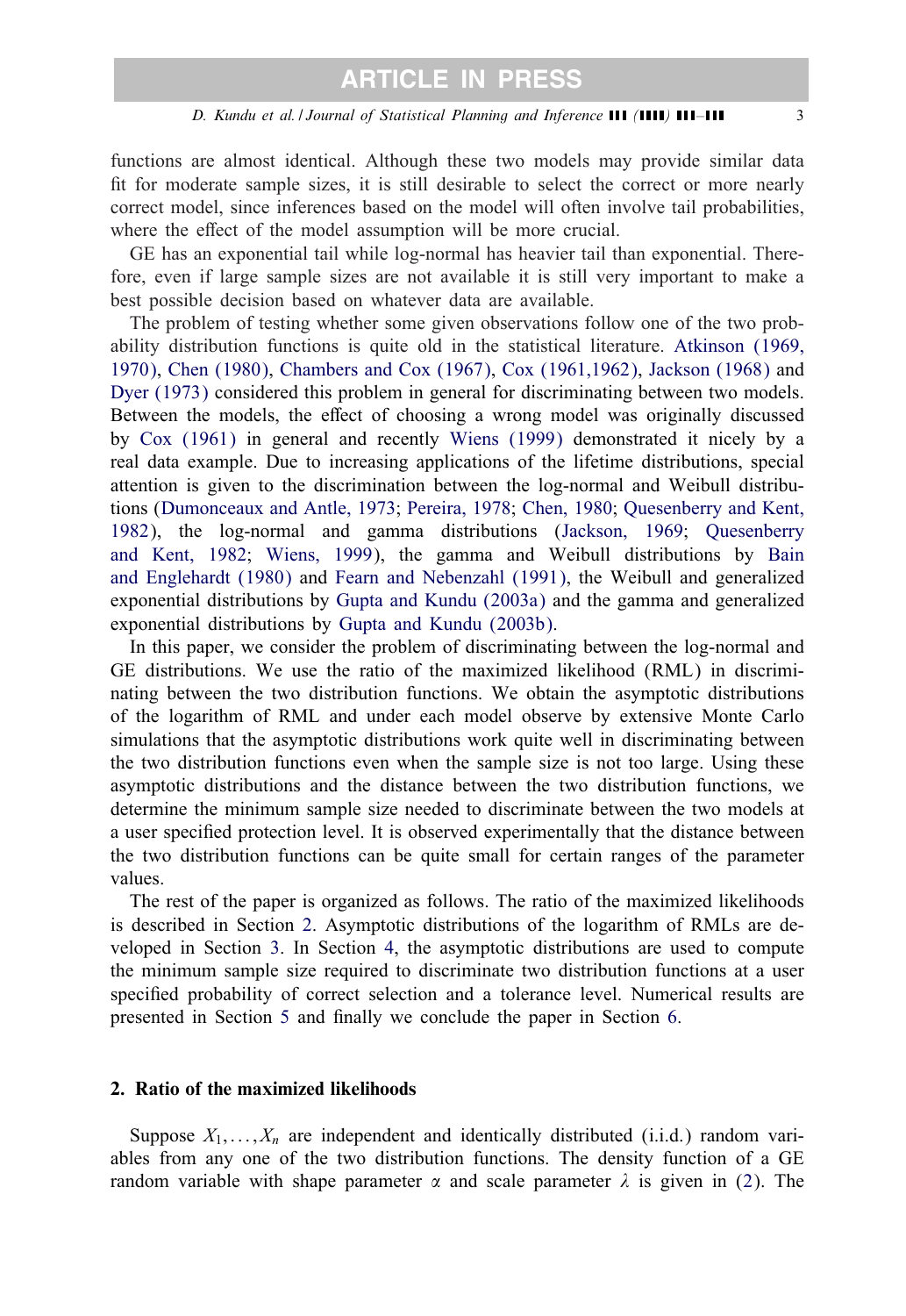density function of a log-normal random variable with scale parameter  $\theta > 0$  and shape parameter  $\sigma > 0$  is denoted by

$$
f_{LN}(x; \sigma, \theta) = \frac{1}{\sqrt{2\pi}x\sigma} e^{-\frac{(\ln(x/\theta))^2}{2\sigma^2}}, \quad x > 0.
$$
 (3)

A GE distribution with shape parameter  $\alpha$  and scale parameter  $\lambda$  will be denoted by  $GE(\alpha, \lambda)$ . Similarly, a log-normal distribution with shape parameter  $\sigma$  and scale parameter  $\theta$  will be denoted by  $LN(\sigma, \theta)$ . The likelihood functions assuming that the data are coming from  $GE(\alpha, \lambda)$  or  $LN(\sigma, \theta)$  are

$$
L_{GE}(\alpha, \lambda) = \prod_{i=1}^{n} f_{GE}(x; \alpha, \lambda) \quad \text{and} \quad L_{LN}(\sigma, \theta) = \prod_{i=1}^{n} f_{LN}(x; \sigma, \theta),
$$

respectively. The RML is defined as

$$
L = \frac{L_{GE}(\hat{\alpha}, \hat{\lambda})}{L_{LN}(\hat{\sigma}, \hat{\theta})}.
$$
\n(4)

Here  $(\hat{\alpha}, \hat{\lambda})$  and  $(\hat{\sigma}, \hat{\theta})$  are maximum likelihood estimators of  $(\alpha, \lambda)$  and  $(\sigma, \theta)$ , respectively. The logarithm of RML can be written as

$$
T = n \left[ \ln \left( \hat{\alpha} \hat{\lambda} \tilde{X} \hat{\sigma} \right) - \frac{\hat{\alpha} - 1}{\hat{\alpha}} - \hat{\lambda} \bar{X} + \frac{1}{2} (1 + \ln (2\pi)) \right], \tag{5}
$$

where  $\bar{X} = 1/n \sum_{i=1}^{n} X_i$  and  $\tilde{X} = \left(\prod_{i=1}^{n} X_i\right)^{1/n}$ . Moreover,  $\hat{\alpha}$  and  $\hat{\lambda}$  have the following relation [\(Gupta and Kundu, 2001a\)](#page-14-0):

$$
\hat{\alpha} = -\frac{n}{\sum_{i=1}^{n} \ln(1 - e^{-\hat{\lambda}X_i})}.
$$
\n(6)

In case of the log-normal distribution,  $\hat{\theta}$  and  $\hat{\sigma}$  have the following form:

$$
\hat{\theta} = \tilde{X}
$$
 and  $\hat{\sigma}^2 = \frac{1}{n} \sum_{i=1}^n \left[ \ln \left( \frac{X_i}{\hat{\theta}} \right) \right]^2$ . (7)

Now we propose the following discrimination procedure. Choose the GE distribution if  $T > 0$ , otherwise choose the log-normal distribution as the preferred model.

Now consider the case when the data come from the  $GE(\alpha, \lambda)$  distribution. In this case the distribution of  $\lambda X_i$  is clearly independent of  $\lambda$  and from [Bain and Englehardt](#page-13-0) [\(1991\)](#page-13-0) it easily follows that the distribution  $\hat{\lambda}/\lambda$  is independent of  $\lambda$ . From the expression of  $\hat{\sigma}^2$ , it is immediate that  $\hat{\sigma}^2$  is independent of  $\lambda$ . It shows that the distribution of T is independent of  $\lambda$  and depends only on  $\alpha$ . Similarly it can be shown that when the data come from  $LN(\sigma, \theta)$  then the distribution of T depends only on  $\sigma$  and is independent of  $\theta$ .

<span id="page-3-0"></span>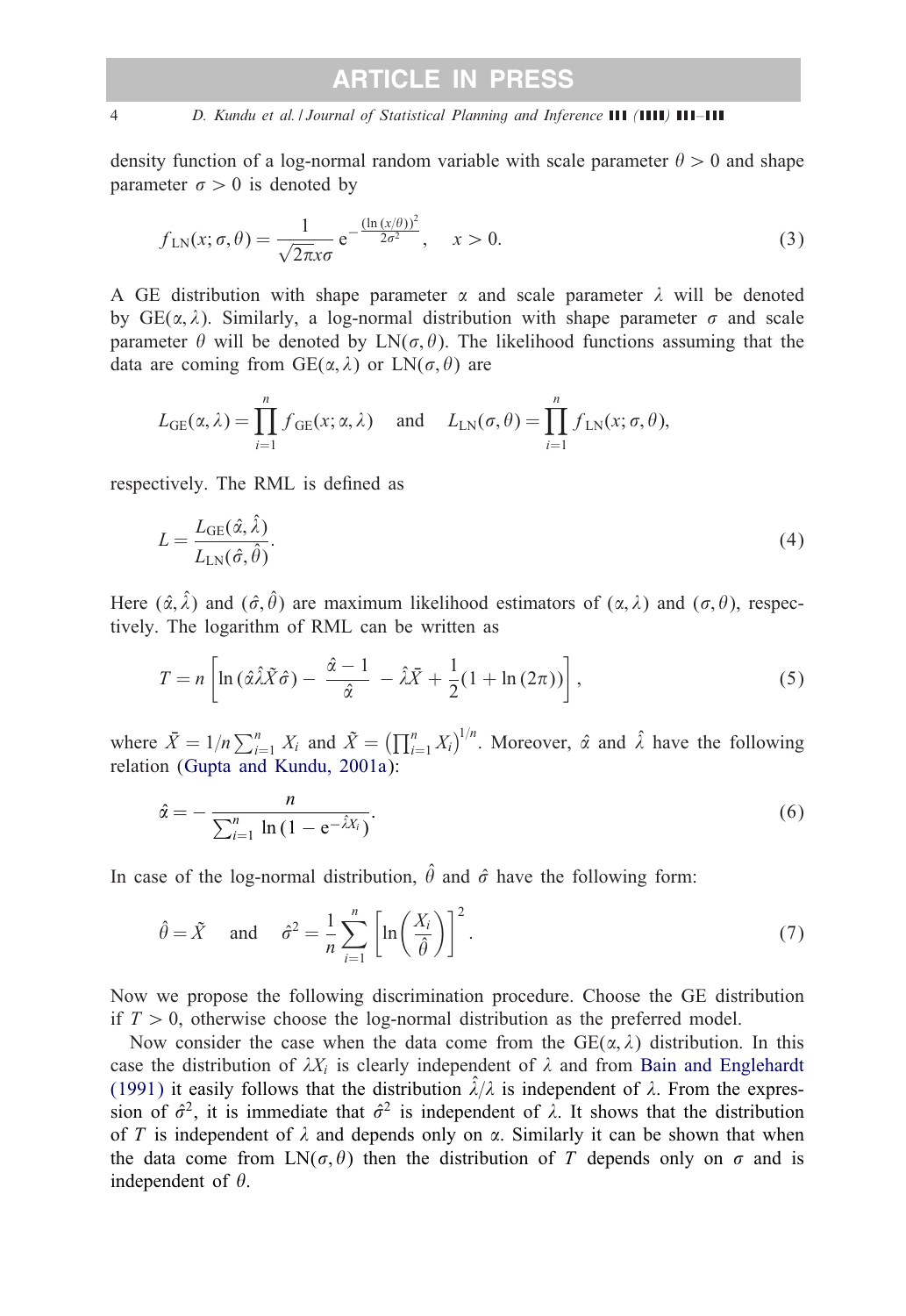### <span id="page-4-0"></span>3. Asymptotic properties of the logarithm of RML

In this section, we obtain the asymptotic distributions of the logarithm of RML for two different cases. From now on, we denote the almost sure convergence by a.s.. *Case* 1: *The data are coming from*  $GE(\alpha, \lambda)$ . We assume that *n* data points are from  $GE(\alpha, \lambda)$  and  $\hat{\alpha}$ ,  $\hat{\lambda}$ ,  $\hat{\theta}$  and  $\hat{\sigma}$  are as defined before. We use the following notation. For any Borel measurable function  $h(.)$ ,  $E_{GE}(h(U))$  and  $V_{GE}(h(U))$  denote the mean and variance of  $h(U)$  under the assumption that U follows  $GE(\alpha, \lambda)$ . Similarly, we define  $E_{LN}(h(U))$  and  $V_{LN}(h(U))$  as the mean and variance of  $h(U)$  under the assumption that U follows  $LN(\sigma, \theta)$ . If  $g(.)$  and  $h(.)$  are two Borel measurable functions, we define along the same line that  $cov_{GE}(g(U), h(U)) = E_{GE}(g(U)h(U)) - E_{GE}(g(U))E_{GE}(h(U))$ and cov<sub>LN</sub>( $g(U)$ ,  $h(U)$ ) =  $E_{LN}(g(U)h(U)) - E_{LN}(g(U))E_{LN}(h(U))$ , where U follows  $GE(\alpha, \lambda)$  and  $LN(\sigma, \theta)$ , respectively. The following lemma is needed to prove the main result.

**Lemma 1.** *Under the assumption that the data are from*  $GE(\alpha, \lambda)$  *we have as*  $n \rightarrow \infty$ ,

(i)  $\hat{\alpha} \rightarrow \alpha$  a.s.,  $\hat{\lambda} \rightarrow \lambda$  a.s., where  $E_{\text{GE}}[\ln (f_{\text{GE}}(X; \alpha, \lambda))] = \max_{\tilde{\alpha}, \tilde{\lambda}} E_{\text{GE}}[\ln (f_{\text{GE}}(X; \tilde{\alpha}, \tilde{\lambda}))].$ 

(ii) 
$$
\hat{\theta} \to \tilde{\theta}
$$
 a.s.,  $\hat{\sigma} \to \tilde{\sigma}$  a.s., where  

$$
E_{GE}[ln(f_{LN}(X; \tilde{\sigma}, \tilde{\theta}))] = \max_{\sigma, \theta} E_{GE}[ln(f_{LN}(X; \sigma, \theta))].
$$

It may be noted that  $\tilde{\theta}$  and  $\tilde{\sigma}$  may depend on  $\alpha$  and  $\lambda$  but we do not make it explicit *for brevity. Let us denote*

$$
T^* = \ln \left( \frac{L_{\text{GE}}(\alpha, \lambda)}{L_{\text{LN}}(\tilde{\sigma}, \tilde{\theta})} \right).
$$

(iii)  $n^{-1/2}[T - E_{\text{GE}}(T)]$  *is asymptotically equivalent to*  $n^{-1/2}[T^* - E_{\text{GE}}(T^*)]$ 

Proof. The proof follows a similar argument as in [White \(1982, Theorem 1\)](#page-14-0) and is therefore omitted.

Now we can state the main result:

**Theorem 1.** Under the assumption that the data are from  $GE(\alpha, \lambda)$ , T is asymptoti*cally normally distributed with mean*  $E_{GE}(T)$  *and variance*  $V_{GE}(T^*) = V_{GE}(T)$ .

Proof. Using the central limit theorem and part (ii) of Lemma 1, it follows that  $n^{-1/2}[T^* - E_{\text{GE}}(T^*)]$  is asymptotically normally distributed with mean zero and variance  $V_{GE}(T^*)$ . Therefore using part (iii) of Lemma 1, the result immediately follows.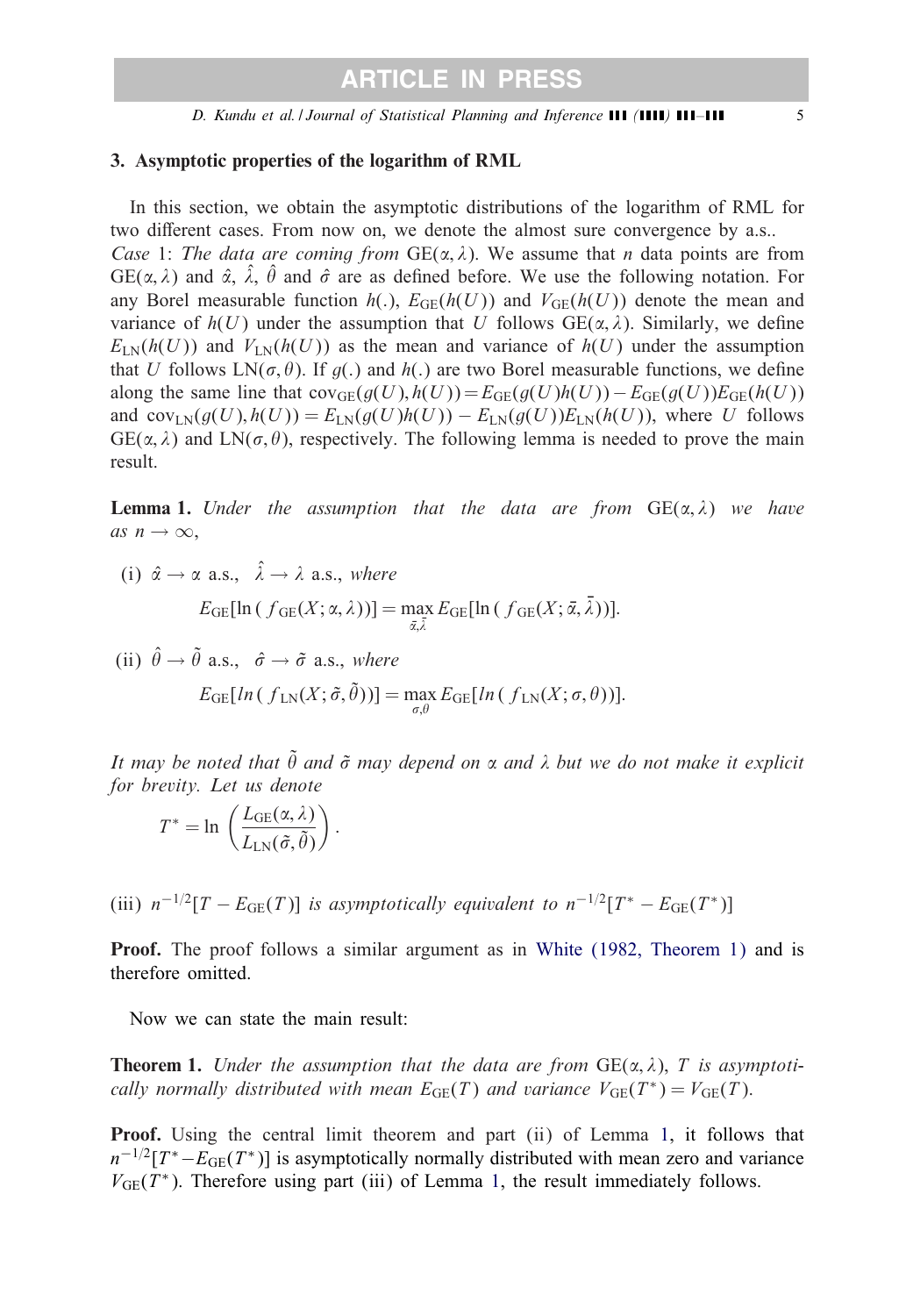6 *D. Kundu et al. | Journal of Statistical Planning and Inference* **111 (1111) 111-111** 

Now we discuss how to obtain  $\tilde{\theta}$  and  $\tilde{\sigma}$ . Let us define

$$
g(\sigma, \theta) = E_{GE}[\ln(f_{LN}(X; \sigma, \theta))]
$$
  
=  $-\frac{1}{2}\ln 2\pi - \ln \sigma - E(\ln(Z)) + \ln \lambda - \frac{1}{2\sigma^2}E(\ln(Z))^2$   
 $-\frac{1}{2\sigma^2}(\ln \lambda)^2 - \frac{1}{2\sigma^2}(\ln \theta)^2 + \frac{\ln \theta E(\ln Z)}{\sigma^2} + \frac{\ln \lambda E(\ln Z)}{\sigma^2}$   
 $-\frac{\ln \theta \ln \lambda}{\sigma^2},$  (8)

where Z follows  $GE(\alpha, 1)$ . Therefore,  $\tilde{\theta}$  and  $\tilde{\sigma}$  can be obtained as

$$
\tilde{\theta} = \frac{1}{\lambda} e^{E(\ln Z)},
$$
\n
$$
\tilde{\sigma}^2 = E(\ln Z)^2 + (\ln (\lambda \tilde{\theta}))^2 - 2E(\ln Z) \ln (\lambda \tilde{\theta})
$$
\n
$$
= E(\ln (Z))^2 - (E(\ln Z))^2.
$$
\n(10)

From (9) and (10) it is clear that  $\lambda \tilde{\theta}$  and  $\tilde{\sigma}$  are functions of  $\alpha$  only. Note that  $E(\ln Z)^2$  and  $(E(\ln Z))^2$  can be easily obtained using the results of [Gupta and Kundu](#page-14-0) [\(1999\).](#page-14-0) Now we provide the expressions for  $E_{GE}(T)$  and  $V_{GE}(T)$ . Observe that  $\lim_{n\to\infty}$  $E_{GE}(T)/n$  and  $\lim_{n\to\infty} V_{GE}(T)/n$  exist and we denote them as  $AM_{GE}(\alpha)$  and  $AV_{GE}(\alpha)$ , respectively. Therefore, for large  $n$ 

$$
\frac{E_{\text{GE}}(T)}{n} \approx AM_{\text{GE}}(\alpha) = E_{\text{GE}}[\ln(f_{\text{GE}}(\alpha, \lambda)) - \ln(f_{\text{LN}}(\tilde{\sigma}, \tilde{\theta}))]
$$
  

$$
= \frac{1}{2}\ln 2\pi + E_{\text{GE}}(\ln Z) \left(1 - \frac{\ln \tilde{\theta}}{\tilde{\sigma}^2}\right) + \ln \tilde{\sigma} + \frac{(\ln \tilde{\theta})^2}{2\tilde{\sigma}^2} + \frac{(E_{\text{GE}}(\ln Z))^2}{2\tilde{\sigma}^2}
$$
  

$$
= \frac{1}{2}\ln 2\pi + E_{\text{GE}}(\ln Z) + \ln \tilde{\sigma} + \frac{1}{2}.
$$
 (11)

Also,

$$
\frac{V_{GE}(T)}{n} \approx AV_{GE}(\alpha) = V_{GE}[\ln (f_{GE}(\alpha, \lambda)) - \ln (f_{LN}(\tilde{\sigma}, \tilde{\theta}))]
$$
  
=  $V_{GE} \left[ (\alpha - 1) \ln (1 - e^{-Z}) - Z + \ln Z + \frac{1}{2\tilde{\sigma}^2} (\ln Z)^2 - \frac{1}{\tilde{\sigma}^2} \ln Z \ln (\lambda \tilde{\theta}) \right]$   
=  $\frac{(\alpha - 1)^2}{\alpha^2} + (\psi'(1) - \psi'(\alpha + 1)) + \left( 1 - \frac{\ln \lambda \tilde{\theta}}{\tilde{\sigma}^2} \right)^2 V_{GE}(\ln Z) + \frac{1}{4\tilde{\sigma}^4} V_{GE}(\ln Z)^2$   
-2(\alpha - 1)cov<sub>GE</sub>(ln(1 - e^{-Z}), Z) + 2(\alpha - 1) \left( 1 - \frac{\ln \lambda \tilde{\theta}}{\tilde{\sigma}^2} \right) cov\_{GE}(\ln Z, \ln(1 - e^Z))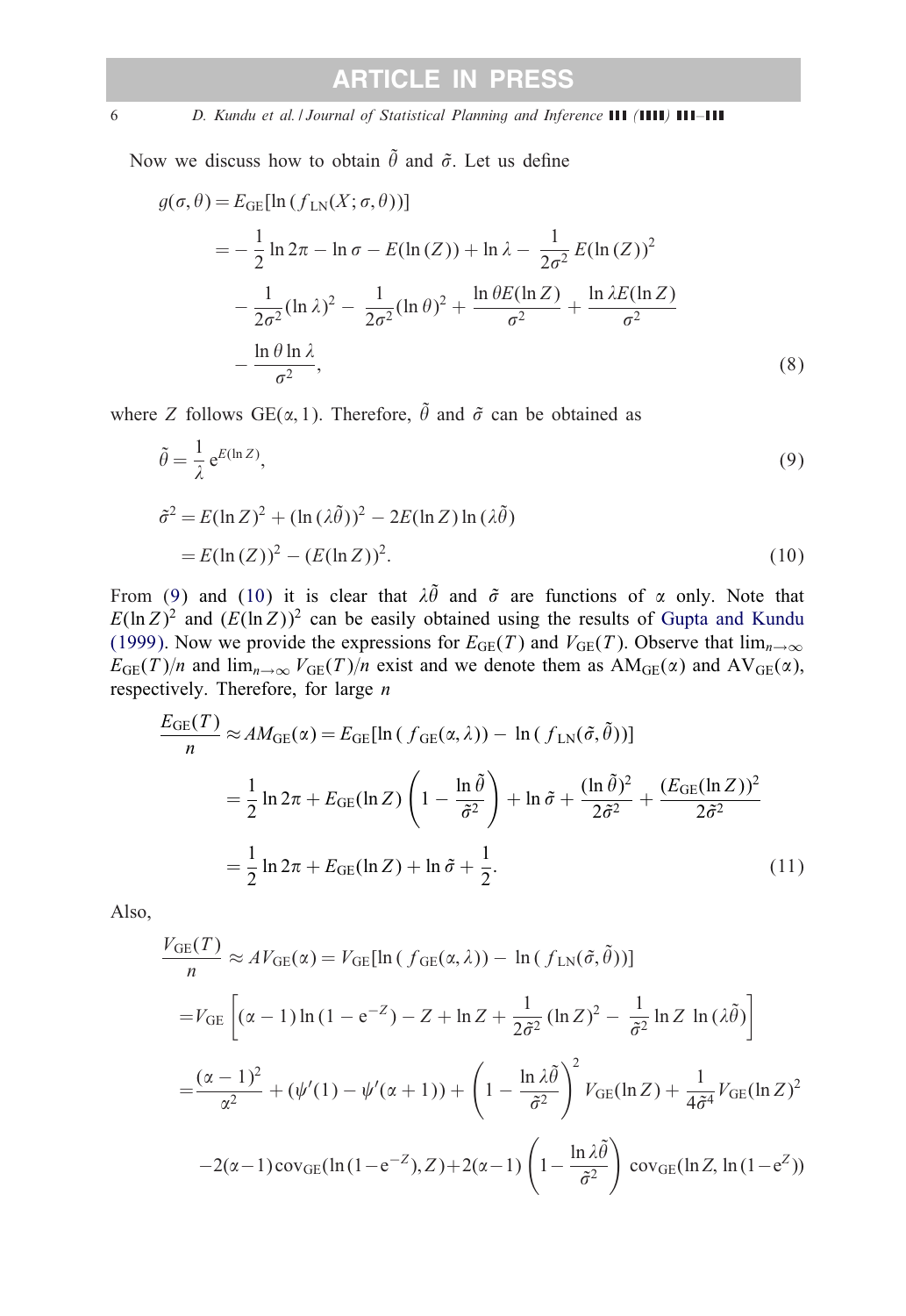<span id="page-6-0"></span>*D. Kundu et al. | Journal of Statistical Planning and Inference* **(11 /** *1111 111* - 111 7

$$
+\frac{(\alpha-1)}{\hat{\sigma}^2}\operatorname{cov}_{GE}((\ln Z)^2, \ln(1-e^Z)) - 2\left(1 - \frac{\ln \lambda \tilde{\theta}}{\hat{\sigma}^2}\right) \operatorname{cov}_{GE}(Z, \ln Z) -\frac{1}{\hat{\sigma}^2}\operatorname{cov}_{GE}(Z, (\ln Z)^2) + \frac{1}{\hat{\sigma}^2}\left(1 - \frac{\ln \lambda \tilde{\theta}}{\hat{\sigma}^2}\right) \operatorname{cov}_{GE}(\ln Z, (\ln Z)^2)
$$
(12)

*Case* 2: The data are coming from a log-normal  $LN(\sigma, \theta)$ .

**Lemma 2.** Under the assumption that the data are from  $LN(\sigma, \theta)$ , we have  $as\; n \to \infty,$ 

(i)  $\hat{\theta} \rightarrow \theta$  a.s.,  $\hat{\sigma} \rightarrow \sigma$  a.s., where  $E_{\text{LN}}[\ln(f_{\text{LN}}(X;\sigma,\theta))] = \max_{\bar{\sigma},\bar{\theta}} E_{\text{LN}}[\ln(f_{\text{LN}}(X;\bar{\sigma},\bar{\theta}))].$ 

(ii) 
$$
\hat{\alpha} \to \tilde{\alpha}
$$
 a.s.,  $\hat{\lambda} \to \tilde{\lambda}$  a.s., where  

$$
E_{LN}[\ln(f_{GE}(X; \tilde{\alpha}, \tilde{\lambda}))] = \max_{\alpha, \lambda} E_{LN}[\ln(f_{GE}(X; \alpha, \lambda))].
$$

Here,  $\tilde{a}$  and  $\tilde{\lambda}$  also depend on  $\theta$  and  $\sigma$  but for brevity we do not make it explicit. *Let us denote*

$$
T_* = \ln\left(\frac{L_{\text{GE}}(\tilde{\alpha}, \tilde{\lambda})}{L_{\text{LN}}(\sigma, \theta)}\right).
$$

(iii)  $n^{-1/2}[T - E_{LN}(T)]$  *is asymptotically equivalent to*  $n^{-1/2}[T_* - E_{LN}(T_*)]$ .

The proof of Lemma 2 is omitted.

**Theorem 2.** *Under the assumption that the data are from*  $LN(\sigma, \theta)$ , *the distribution of* T is asymptotically normal with mean  $E_{LN}(T)$  and variance  $V_{LN}(T_*) = V_{LN}(T)$ .

The proof of Theorem 2 follows along the same line as of Theorem [1.](#page-4-0) Now we discuss how to obtain  $\tilde{\alpha}$ ,  $\tilde{\lambda}$ ,  $E_{LN}(T)$  and  $V_{LN}(T)$ . We define,

$$
h(\alpha, \lambda) = E_{LN}[\ln (f_{GE}(X; \alpha, \lambda))]
$$
  
=  $E_{LN}[\ln \alpha + \ln \lambda - \lambda X + (\alpha - 1) \ln (1 - e^{-\lambda X})]$   
=  $\ln \alpha + \ln \lambda - \lambda \theta e^{\sigma^2/2} + (\alpha - 1)u(\sigma, \lambda \theta),$ 

where

$$
u(x, y) = \frac{1}{\sqrt{2\pi x}} \int_0^{\infty} \frac{1}{z} \ln(1 - e^{-yz}) e^{-(\ln z)^2/2x^2} dz.
$$

Therefore,  $\tilde{\alpha}$  and  $\tilde{\lambda}$  can be obtained as solutions of

$$
\frac{1}{\tilde{\alpha}} + u(\sigma, \tilde{\lambda}\theta) = 0 \tag{13}
$$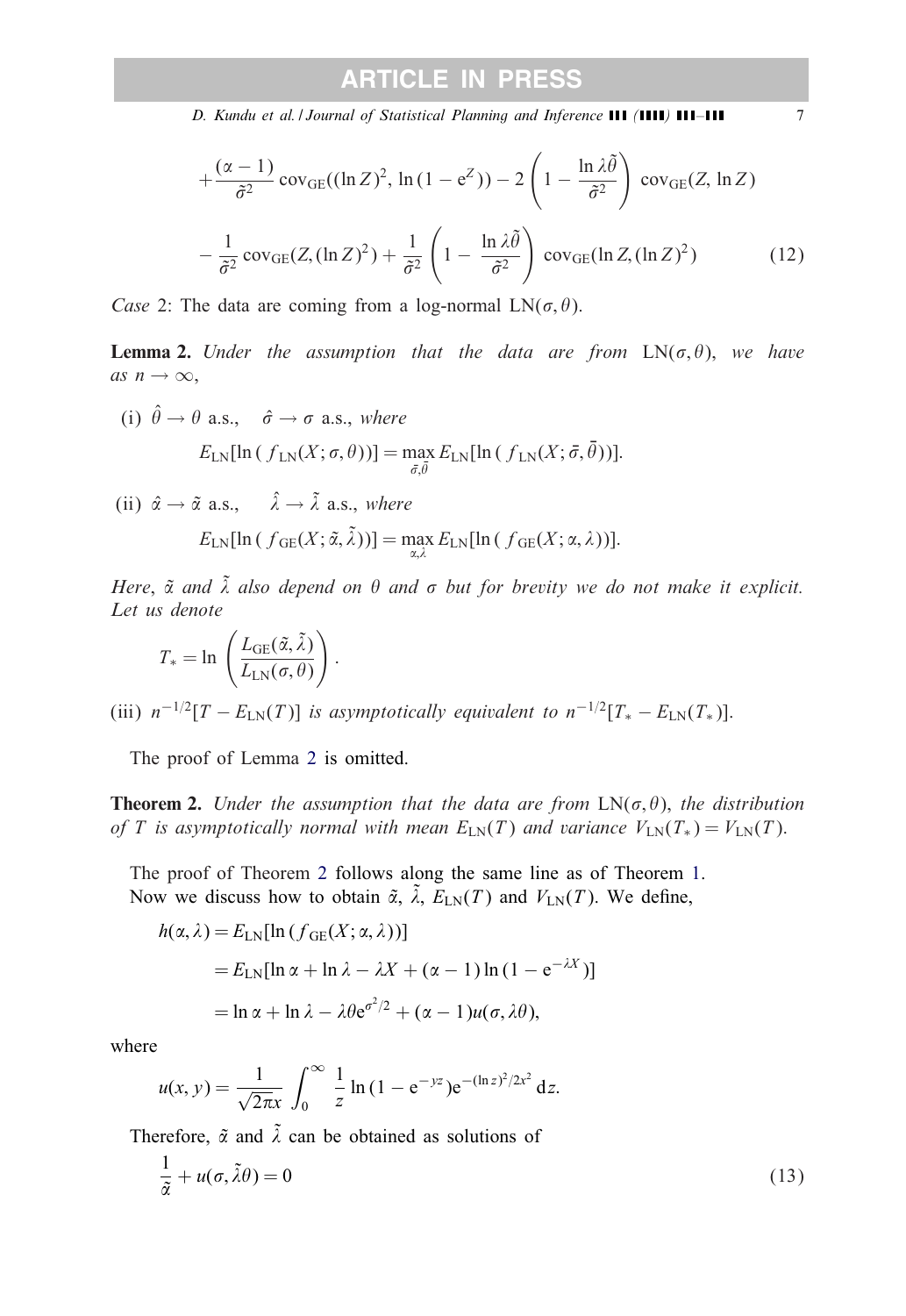8 *D. Kundu et al. | Journal of Statistical Planning and Inference* **111 (1111) 111-111** 

and

$$
\frac{1}{\tilde{\lambda}} - \theta e^{\sigma^2/2} + (\tilde{\alpha} - 1)\theta u_2(\sigma, \tilde{\lambda}\theta) = 0.
$$
\n(14)

Here  $u_2(x, y)$  is the derivative of  $u(x, y)$  with respect to y, *i.e.*,

$$
u_2(x, y) = \frac{1}{\sqrt{2\pi}x} \int_0^\infty \frac{e^{-yz}}{(1 - e^{-yz})} e^{-(\ln z)^2/2x^2} dz.
$$
 (15)

From [\(13\)](#page-6-0) it is clear that  $(\tilde{\lambda}\theta)$  is a function of  $\tilde{\alpha}$  and  $\sigma$  only. From (14) it follows that  $\tilde{\alpha}$  is a function of  $\sigma$  only, therefore,  $(\tilde{\lambda}\theta)$  is a function of  $\sigma$  only.

Now we provide the expressions for  $E_{LN}(T)$  and  $V_{LN}(T)$ . Since  $\lim_{n\to\infty}E_{LN}(T)/n$ and  $\lim_{n\to\infty} V_{LN}(T)/n$  exist, we denote them as  $AM_{LN}(\sigma)$  and  $AV_{LN}(\sigma)$ , respectively. Therefore, for large  $n$ ,

$$
\frac{E_{LN}(T)}{n} \approx AM_{LN}(\sigma) = E_{LN}[\ln (f_{GE}(\tilde{\alpha}, \tilde{\lambda})) - \ln (f_{LN}(\sigma, \theta))]
$$
  
\n
$$
= E_{LN} \left[ \ln (\tilde{\alpha}\tilde{\lambda}) - \tilde{\lambda}\theta Y + (\tilde{\alpha} - 1) \ln (1 - e^{-\tilde{\lambda}\theta Y}) + \frac{1}{2} \ln (2\pi\sigma^2)
$$
  
\n
$$
+ \ln (\theta Y) + \frac{1}{2\sigma^2} (\ln Y)^2 \right]
$$
  
\n
$$
= \ln (\tilde{\alpha}\tilde{\lambda}\theta) - \tilde{\lambda}\theta e^{\sigma^2/2} + (\tilde{\alpha} - 1)E_{LN}[\ln (1 - e^{-\tilde{\lambda}\theta Y})]
$$
  
\n
$$
+ \frac{1}{2} \ln (2\pi\sigma^2) + \frac{1}{2}.
$$
 (16)

Also,

$$
\frac{V_{LN}(T)}{n} \approx AV_{LN}(\sigma) = V_{LN}[\ln (f_{GE}(\tilde{\alpha}, \tilde{\lambda})) - \ln (f_{LN}(\sigma, \theta))]
$$
  
\n
$$
= V_{LN} \left[ -\tilde{\lambda}\theta Y + (\tilde{\alpha} - 1) \ln (1 - e^{-\tilde{\lambda}\theta Y}) + \ln Y + \frac{1}{2\sigma^2} (\ln Y)^2 \right]
$$
  
\n
$$
= \theta^2 \tilde{\lambda}^2 e^{\sigma^2} (e^{\sigma^2} - 1) + (\tilde{\alpha} - 1)^2 V_{LN}(\ln (1 - e^{-\tilde{\lambda}\theta Y})) + \sigma^2 + \frac{1}{2}
$$
  
\n
$$
+ 2(\tilde{\alpha} - 1) \operatorname{cov}_{LN}(\ln (1 - e^{-\tilde{\lambda}\theta Y}), \ln Y) - 2\tilde{\lambda}\theta \operatorname{cov}_{LN}(Y, \ln Y)
$$
  
\n
$$
- \frac{\theta \tilde{\lambda}}{\sigma^2} \operatorname{cov}_{LN}(Y, (\ln Y)^2) + \frac{\tilde{\alpha} - 1}{\sigma^2} \operatorname{cov}_{LN}(\ln (1 - e^{-\tilde{\lambda}\theta Y}), (\ln Y)^2)
$$
  
\n
$$
-2\tilde{\lambda}\theta(\tilde{\alpha} - 1) \operatorname{cov}_{LN}(Y, \ln (1 - e^{-\tilde{\lambda}\theta Y})) + \frac{1}{\sigma^2} \operatorname{cov}_{LN}(\ln Y, (\ln Y)^2). \quad (17)
$$

Note that  $\tilde{\alpha}$ ,  $\tilde{\lambda}$ , AM<sub>LN</sub>( $\sigma$ ), AV<sub>LN</sub>( $\sigma$ ),  $\tilde{\theta}$ ,  $\tilde{\sigma}$ , AM<sub>GE</sub>( $\alpha$ ) and AV<sub>GE</sub>( $\alpha$ ) are quite difficult to compute numerically. We present  $\tilde{\alpha}$ ,  $\tilde{\lambda}$ ,  $\tilde{\theta}$ ,  $\tilde{\sigma}$ , AM<sub>LN</sub>( $\sigma$ ), AV<sub>LN</sub>( $\sigma$ ), AM<sub>GE</sub>( $\alpha$ ) and  $AV_{GE}(\alpha)$  in Tables [1](#page-8-0) and [2](#page-8-0) for convenience.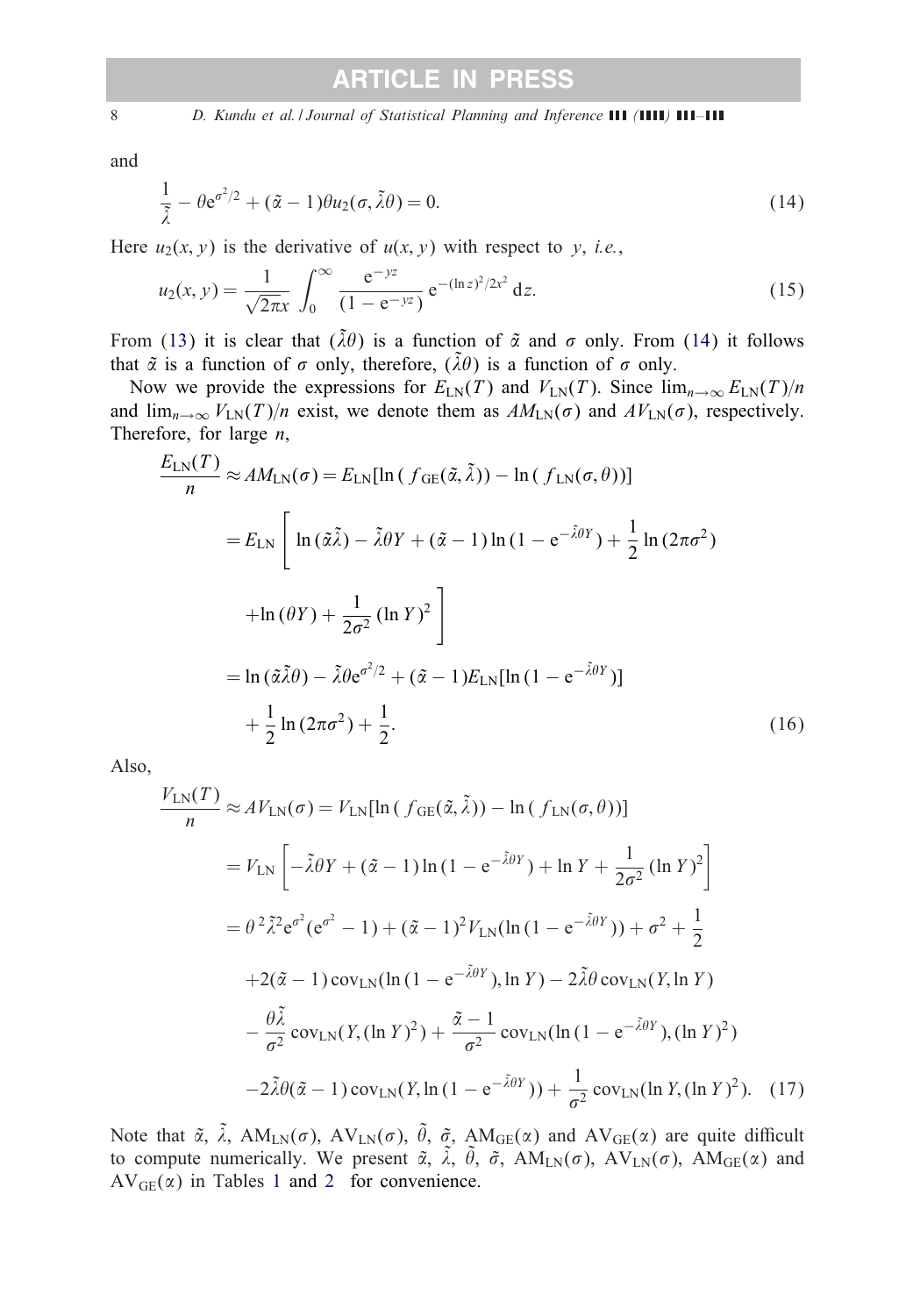*D. Kundu et al. | Journal of Statistical Planning and Inference* **111 (1111) 111-111** 9

<span id="page-8-0"></span>

| Table 1 |  |                                                                                                                  |  |  |  |  |
|---------|--|------------------------------------------------------------------------------------------------------------------|--|--|--|--|
|         |  | Different values of $AM_{GE}(\alpha)$ , $AV_{GE}(\alpha)$ , $\tilde{\sigma}$ and $\theta$ for different $\alpha$ |  |  |  |  |

| $\alpha \rightarrow$ | 0.75   | 1.00   | 1.25   | 1.50   | 1.75   | 2.00   | 2.25   | 2.50   |
|----------------------|--------|--------|--------|--------|--------|--------|--------|--------|
| $AM_{GE}$            | 0.1100 | 0.0814 | 0.0625 | 0.0494 | 0.0399 | 0.0327 | 0.0272 | 0.0228 |
| AV <sub>GE</sub>     | 0.2599 | 0.1877 | 0.1407 | 0.1087 | 0.0862 | 0.0697 | 0.0572 | 0.0476 |
| $\tilde{\sigma}$     | 1.592  | 1.287  | 1.106  | 0.985  | 0.898  | 0.832  | 0.780  | 0.738  |
| $\tilde{\theta}$     | 0.369  | 0.554  | 0.720  | 0.867  | 0.998  | 1.115  | 1.221  | 1.318  |

Table 2 Different values of  $AM_{LN}(\sigma)$ ,  $AV_{LN}(\sigma)$ ,  $\tilde{\alpha}$  and  $\tilde{\lambda}$  for different  $\sigma$ 

| $\sigma \rightarrow$ | 0.50      | 0.60      | 0.70      | 0.80      | 0.90      | 1.00      | 1.10      | 1.20      |
|----------------------|-----------|-----------|-----------|-----------|-----------|-----------|-----------|-----------|
| AM <sub>LN</sub>     | $-0.0054$ | $-0.0142$ | $-0.0258$ | $-0.0393$ | $-0.0542$ | $-0.0701$ | $-0.0867$ | $-0.1036$ |
| $AV_{LN}$            | 0.0090    | 0.0281    | 0.0579    | 0.0986    | 0.1507    | 0.2147    | 0.2905    | 0.3779    |
| $\tilde{\alpha}$     | 6.181     | 3.850     | 2.664     | 1.976     | 1.537     | 1.239     | 1.026     | 0.868     |
| Ã                    | 6.023     | 4.743     | 3.774     | 3.018     | 2.416     | 1.932     | 1.541     | 1.225     |

#### 4. Determination of sample size

We propose a method to determine the minimum sample size required to discriminate between the log-normal and GE distributions, for a given user specified probability of correct selection (PCS). It is very important to know the closeness between the two distribution functions before discriminating between them. There are several ways to measure the closeness or the distance between two distribution functions, but the most important one is the Kolmogorov–Smirnov (K–S) distance. If the distance between the two distributions is small, then a very large sample size is needed to discriminate between them for a given PCS and if the distance between two distribution functions is large one may not need very large sample size to discriminate between them. This is also true that if the distance between two distribution functions is small, one may not need to distinguish the two distributions from any practical point of view. This is expected that the user will specify before hand the PCS and also the tolerance limit in terms of the distance between two distribution functions. The tolerance limit simply indicates that the user does not want to make the distinction between two distribution functions if their distance is less than the tolerance limit. The tolerance limit and PCS are equivalent to type I error and power in the corresponding testing of hypotheses problem. Based on the probability of correct selection and the tolerance limit, the required minimum sample size can be determined. Here, we use the K–S distance to discriminate between two distribution functions but similar methodology can be developed using the Hellinger distance also, which is not pursued here.

In Section [3](#page-4-0) it was observed that the logarithm of the RML statistic follows approximately a normal distribution for large  $n$ . It can be used to determine the required sample size *n* such that the PCS achieves a certain protection level  $p^*$  for a given tolerance level  $D^*$ . This can be explained assuming case 1. Case 2 follows exactly along the same line.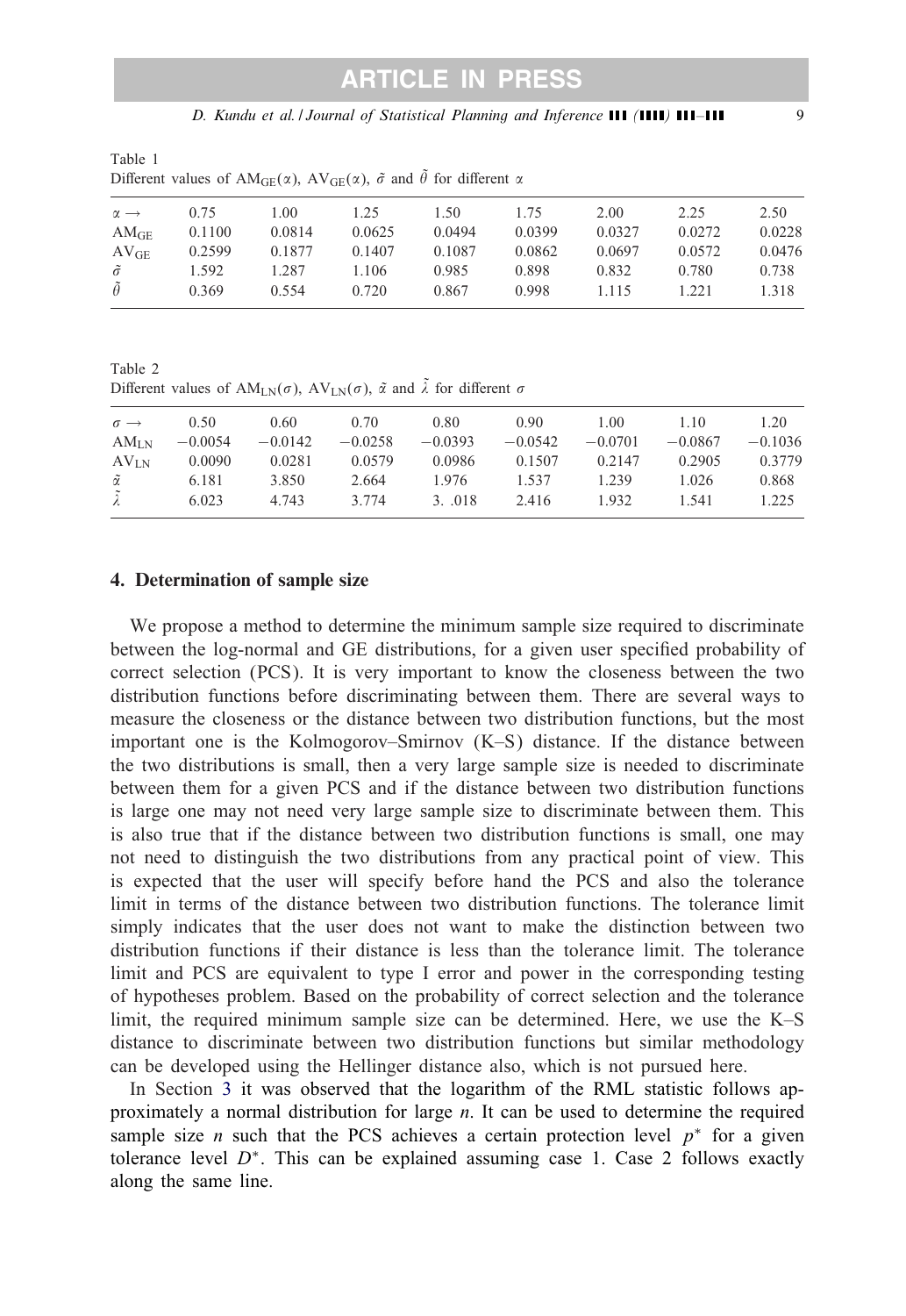<span id="page-9-0"></span>Table 3

The minimum sample size  $n = z_{0.70}^2 AV_{GE}(\alpha)/(AM_{GE}(\alpha))^2$ , using (4.5), for  $p^* = 0.7$  and when the null distribution is GE is presented.

| 0.75  | 1.00  | 1.25  | 1.50  | 1.75  | 2.00  | 2.25  | 2.50  |
|-------|-------|-------|-------|-------|-------|-------|-------|
|       |       | 10    | 13    | 15    | 18    | 22    | 26    |
| 0.311 | 0.117 | 0.096 | 0.081 | 0.070 | 0.062 | 0.055 | 0.049 |
| 8.65  | 5.24  | 3.71  | 2.83  | 2.27  | 1.87  | 1.57  | 1.35  |
| 0.333 | 0.468 | 0.565 | 0.639 | 0.695 | 0.739 | 0.775 | 0.804 |
|       |       |       |       |       |       |       |       |

The K–S distance, the difference and ratio of the 99th percentile points of GE  $(\alpha, 1)$  and LN $(\tilde{\sigma}, \tilde{\theta})$  for different values of  $\alpha$  are reported.

Since T is asymptotically normally distributed with mean  $E_{GE}(T)$  and variance  $V_{GE}(T)$ , therefore PCS is

$$
PCS(\alpha) = P[T > 0 \mid \alpha] \approx 1 - \Phi\left(\frac{-E_{GE}(T)}{\sqrt{V_{GE}(T)}}\right) = 1 - \Phi\left(\frac{-n \times AM_{GE}(\alpha)}{\sqrt{n \times AV_{GE}(\alpha)}}\right).
$$
\n(18)

Here,  $\Phi$  is the distribution function of the standard normal random variable. Now to determine the sample size needed to achieve at least a  $p^*$  protection level, equate

$$
\Phi\left(\frac{-n \times \text{AM}_{\text{GE}}(\alpha)}{\sqrt{n \times \text{AV}_{\text{GE}}(\alpha)}}\right) = 1 - p^*,\tag{19}
$$

and solve for  $n$ . It provides

$$
n = \frac{z_{p^*}^2 \mathbf{A} \mathbf{V}_{GE}(\alpha)}{(\mathbf{A} \mathbf{M}_{GE}(\alpha))^2}.
$$
 (20)

Here  $z_{p*}$  is the 100 $p*$  percentile point of a standard normal distribution. For  $p* = 0.7$ and for different  $\alpha$ , the values of *n* are reported in Table 3. Similarly for case 2, we need

$$
n = \frac{z_{p^*}^2 \mathbf{A} \mathbf{V}_{LN}(\sigma)}{(\mathbf{A} \mathbf{M}_{LN}(\sigma))^2}.
$$
 (21)

We report *n* for different values of  $\sigma$  when  $p^* = 0.7$  in Table [4.](#page-10-0) From Table 3, it is clear that as  $\alpha$  increases the required sample size increases. Moreover, from Table [4,](#page-10-0) it is immediate that as  $\sigma$  increases the required sample size decreases. It is clear that if one knows the ranges of the shape parameters of the two distribution functions, then the minimum sample size can be obtained using (20) or (21) and using the fact that  $n$  is a monotone function of the shape parameters in both cases. But, unfortunately, in practice it may be completely unknown. Therefore, to have some idea of the shape parameter of the null distribution we make the following assumptions. It is assumed that the experimenter would like to choose the minimum sample size needed for a given protection level when the distance between two distribution functions is greater than a pre-specified tolerance level. The distance between two distribution functions is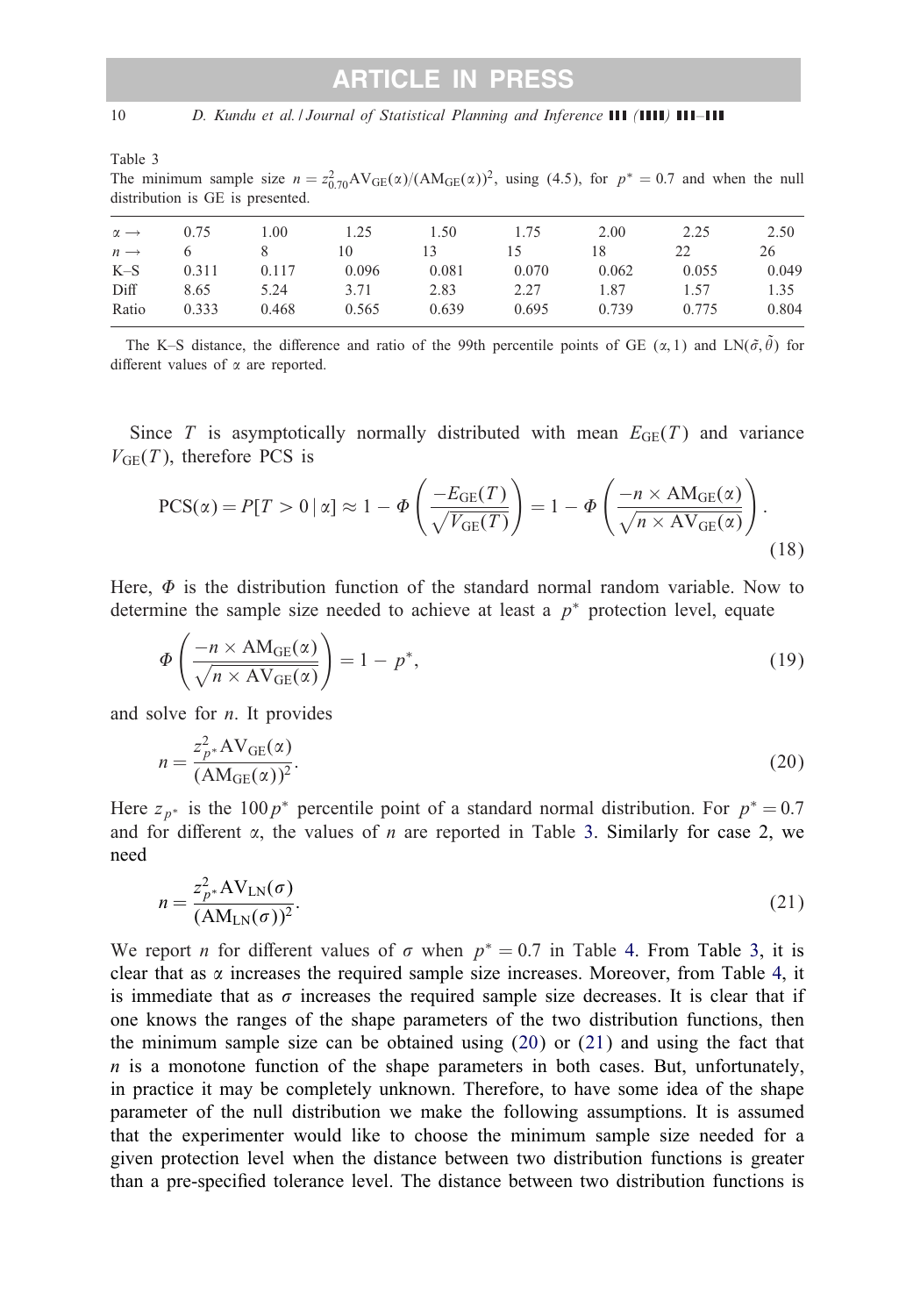<span id="page-10-0"></span>Table 4

The minimum sample size  $n = z_{0.70}^2 AV_{LN}(\sigma)/(AM_{LN}(\sigma))^2$ , using (4.6), for  $p^* = 0.7$  and when the null distribution is log-normal is presented.

| $\sigma \rightarrow$ | 0.50  | 0.60  | 0.70  | 0.80  | 0.90  | 1.00  | 1.10  | 1.20  |
|----------------------|-------|-------|-------|-------|-------|-------|-------|-------|
| $n \rightarrow$      | 85    | 39    | 24    | 18    | 15    | 13    |       | 10    |
| $K-S$                | 0.022 | 0.045 | 0.072 | 0.105 | 0.144 | 0.191 | 0.244 | 0.304 |
| Diff                 | 1.99  | 2.57  | 3.30  | 4.23  | 5.40  | 6.86  | 8.70  | 10.99 |
| Ratio                | 0.345 | 0.327 | 0.309 | 0.293 | 0.279 | 0.267 | 0.257 | 0.249 |

The K–S distance, the difference and ratio of the 99th percentile points of LN ( $\sigma$ , 0.368) and GE ( $\tilde{\alpha}$ ,  $\tilde{\lambda}$ ) for different values of  $\sigma$  are reported.

defined by the K–S distance. The K–S distance between two distribution functions, say  $F(x)$  and  $G(x)$  is defined as

$$
\sup_{x} |F(x) - G(x)|. \tag{22}
$$

We report the K-S distance between the GE( $\alpha$ , 1) and LN( $\tilde{\sigma}$ ,  $\tilde{\theta}$ ) for different values of  $\alpha$  in Table [3.](#page-9-0) Here  $\tilde{\sigma}$  and  $\tilde{\theta}$  are as defined in Lemma [1](#page-4-0) and are in Table [1.](#page-8-0) Similarly, the K–S distance between the LN( $\sigma$ , 0.368) (note that ln 0.368 = −1 and we have taken the scale parameter of the log normal distribution as 0.368 for convenience) and  $GE(\tilde{\alpha}, \tilde{\lambda})$  for different values of  $\sigma$  is reported in Table 4. Here  $\tilde{\alpha}$  and  $\tilde{\lambda}$  are as defined in Lemma [2](#page-6-0) and are reported in Table [2.](#page-8-0) From Tables [3](#page-9-0) and 4 it is observed that as the distance between the two distribution functions decreases the minimum sample size increases. The findings are quite intuitive in the sense that large sample sizes are needed to discriminate between the two distribution functions if they are very close and vice verse.

Now we discuss how we can determine the required sample size to discriminate between the log-normal and GE distribution functions for a user specified protection level and tolerance level. Suppose the protection level is  $p^* = 0.7$  and the tolerance level is given in terms of K–S distance as  $D^* = 0.07$ . Here tolerance level  $D^* = 0.07$  means that the practitioner wants to discriminate between a log-normal and GE distribution functions only when their K–S distance is more than 0.07. From Table [3,](#page-9-0) it is observed that the K–S distance will be more than 0.07 if  $\alpha \leq 1.75$ . Similarly from Table 4, it is clear that the K–S distance will be more than 0.07 if  $\sigma \ge 0.70$ . Therefore, if the data come from a GE distribution, then for the tolerance level  $D^* = 0.07$ , one needs at least  $n=15$  to meet the PCS,  $p^* = 0.7$ . Similarly if the data come from the log-normal distribution then one needs at least  $n = 24$  to meet the above protection level  $p^* = 0.7$ for the same tolerance level  $D^*=0.07$ . Therefore, for the given tolerance level 0.07 one needs at least max(15,24) = 24 to meet the protection level  $p^* = 0.7$  simultaneously for both cases.

Note that, two small tables are provided for the protection level 0.70 but for the other protection level the tables can be easily used as follows. For example if we need the protection level  $p^* = 0.9$ , then all the entries corresponding to the row of *n*, will be multiplied by  $z_{0.9}^2/z_{0.7}^2$ , because of [\(20\)](#page-9-0) and [\(21\)](#page-9-0). Therefore, Tables [3](#page-9-0) and 4 can be used for any given protection level. Two of the referees pointed out that the K–S distance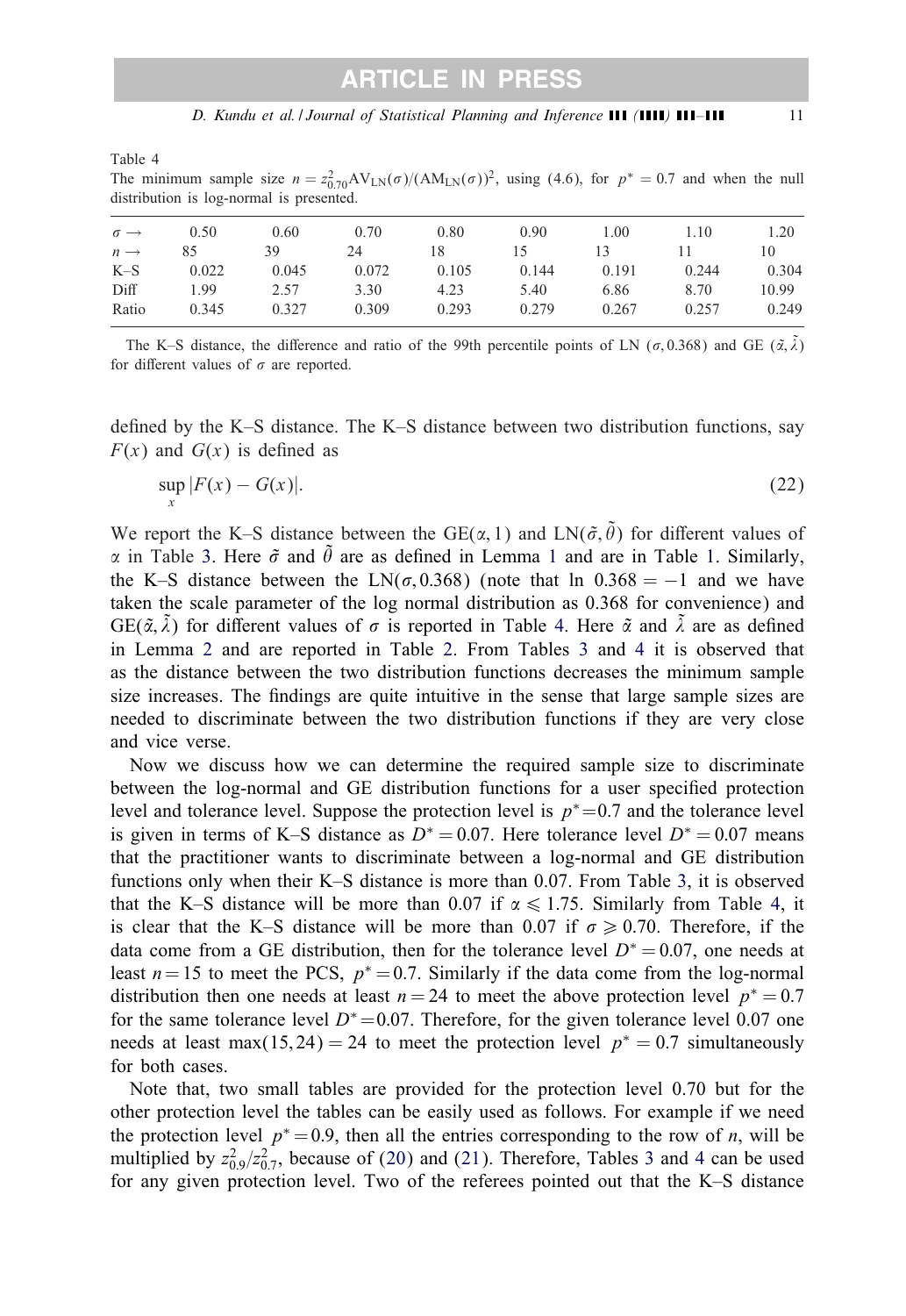<span id="page-11-0"></span>may not be a good measure of distances between the two distribution functions. The better choice might be the difference or ratio of the upper percentile points of the two distribution functions. We report the difference and ratio of the 99th percentile points of the two distribution functions along with the K–S distances in Tables [3](#page-9-0) and [4.](#page-10-0) They also can be used as the distance measure between the two distribution functions. They also provide similar results.

#### 5. Numerical experiments

In this section, we perform some numerical experiments to observe how these asymp-totic results derived in Section [3](#page-4-0) work for finite sample sizes. All computations have been performed at the Indian Institute of Technology Kanpur, on a Pentium-IV processor and all the programs written in C, can be obtained from the authors on request. We use the random deviate generator of [Press et al. \(1993\).](#page-14-0) We compute the probability of correct selections based on simulations and on the asymptotic results derived in

Table 5

The probability of correct selection based on Monte Carlo Simulations and also based on asymptotic results when the null distribution is GE

| $\alpha \downarrow$ | $n \rightarrow$ |        |        |        |        |  |  |  |  |
|---------------------|-----------------|--------|--------|--------|--------|--|--|--|--|
|                     | 20              | 40     | 60     | 80     | 100    |  |  |  |  |
| 0.75                | 0.84            | 0.92   | 0.93   | 0.95   | 0.97   |  |  |  |  |
|                     | (0.83)          | (0.91) | (0.95) | (0.97) | (0.98) |  |  |  |  |
| 1.00                | 0.80            | 0.89   | 0.92   | 0.93   | 0.94   |  |  |  |  |
|                     | (0.80)          | (0.88) | (0.93) | (0.95) | (0.96) |  |  |  |  |
| 1.25                | 0.76            | 0.86   | 0.91   | 0.92   | 0.94   |  |  |  |  |
|                     | (0.77)          | (0.85) | (0.90) | (0.93) | (0.95) |  |  |  |  |
| 1.50                | 0.74            | 0.84   | 0.89   | 0.91   | 0.92   |  |  |  |  |
|                     | (0.75)          | (0.83) | (0.88) | (0.91) | (0.93) |  |  |  |  |
| 1.75                | 0.71            | 0.81   | 0.87   | 0.89   | 0.91   |  |  |  |  |
|                     | (0.73)          | (0.81) | (0.85) | (0.89) | (0.91) |  |  |  |  |
| 2.00                | 0.68            | 0.78   | 0.85   | 0.89   | 0.90   |  |  |  |  |
|                     | (0.71)          | (0.78) | (0.83) | (0.87) | (0.89) |  |  |  |  |
| 2.25                | 0.66            | 0.76   | 0.82   | 0.86   | 0.87   |  |  |  |  |
|                     | (0.69)          | (0.76) | (0.81) | (0.85) | (0.87) |  |  |  |  |
| 2.50                | 0.63            | 0.74   | 0.80   | 0.82   | 0.85   |  |  |  |  |
|                     | (0.68)          | (0.75) | (0.79) | (0.82) | (0.85) |  |  |  |  |

The element in the first row in each box represents the results based on Monte Carlo Simulations (10,000) replications) and the number in bracket immediately below represents the result obtained by using asymptotic results.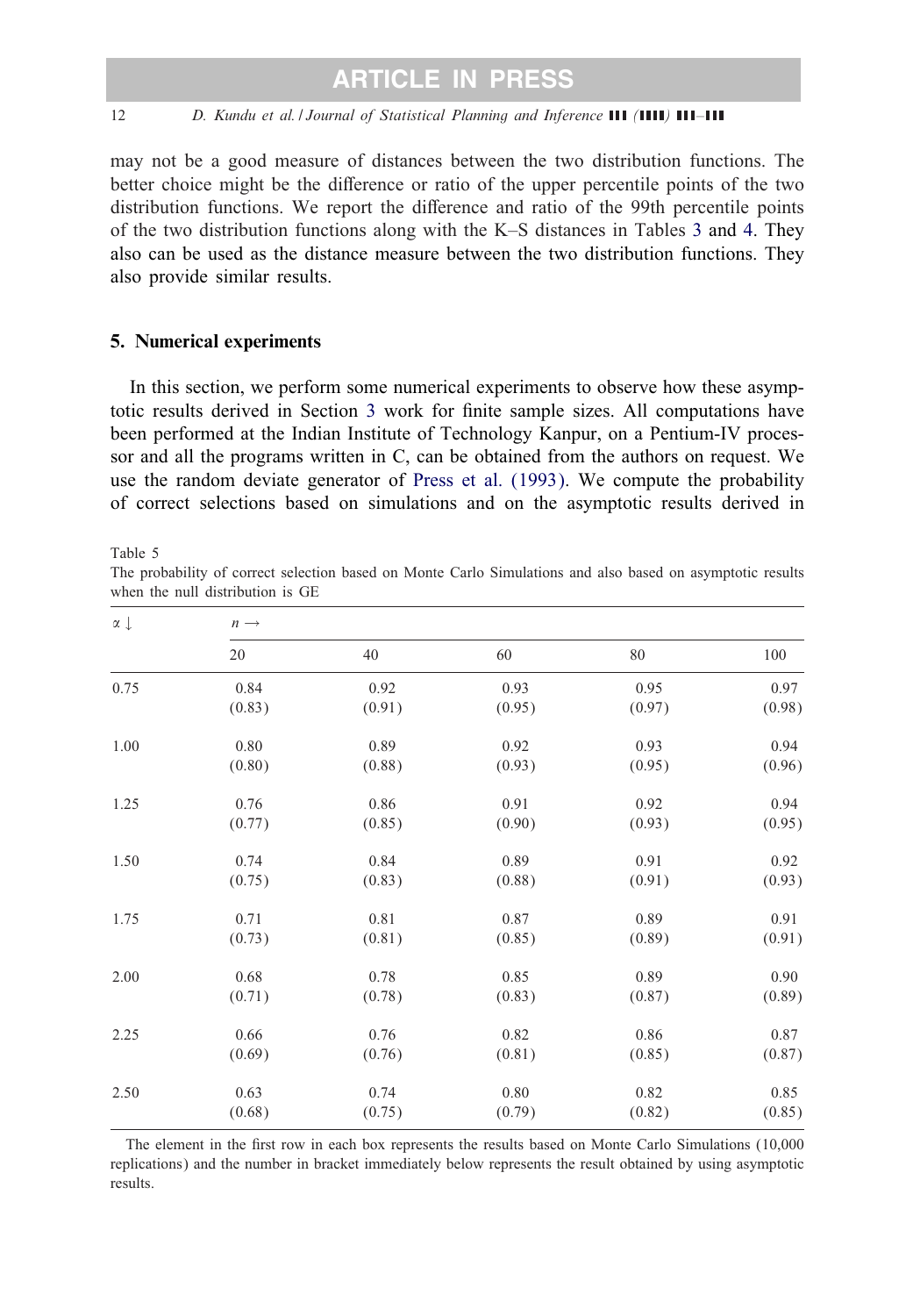Table 6

| $\sigma \downarrow$ | $n \rightarrow$ |        |        |        |        |  |  |  |  |
|---------------------|-----------------|--------|--------|--------|--------|--|--|--|--|
|                     | 20              | 40     | 60     | 80     | 100    |  |  |  |  |
| 0.50                | 0.62            | 0.65   | 0.68   | 0.70   | 0.72   |  |  |  |  |
|                     | (0.60)          | (0.64) | (0.67) | (0.70) | (0.72) |  |  |  |  |
| 0.60                | 0.65            | 0.70   | 0.75   | 0.77   | 0.81   |  |  |  |  |
|                     | (0.65)          | (0.71) | (0.75) | (0.78) | (0.80) |  |  |  |  |
| 0.70                | 0.68            | 0.75   | 0.80   | 0.84   | 0.86   |  |  |  |  |
|                     | (0.68)          | (0.75) | (0.80) | (0.83) | (0.86) |  |  |  |  |
| 0.80                | 0.70            | 0.79   | 0.85   | 0.88   | 0.90   |  |  |  |  |
|                     | (0.71)          | (0.79) | (0.84) | (0.87) | (0.89) |  |  |  |  |
| 0.90                | 0.72            | 0.82   | 0.88   | 0.91   | 0.92   |  |  |  |  |
|                     | (0.73)          | (0.81) | (0.86) | (0.89) | (0.92) |  |  |  |  |
| 1.00                | 0.75            | 0.85   | 0.90   | 0.92   | 0.93   |  |  |  |  |
|                     | (0.75)          | (0.83) | (0.88) | (0.91) | (0.93) |  |  |  |  |
| 1.10                | 0.76            | 0.87   | 0.90   | 0.94   | 0.95   |  |  |  |  |
|                     | (0.76)          | (0.85) | (0.89) | (0.93) | (0.95) |  |  |  |  |
| 1.20                | 0.78            | 0.88   | 0.90   | 0.93   | 0.98   |  |  |  |  |
|                     | (0.77)          | (0.86) | (0.90) | (0.90) | (0.95) |  |  |  |  |

The probability of correct selection based on Monte Carlo Simulations and also based on asymptotic results when the null distribution is log-normal

The element in the first row in each box represents the results based on Monte Carlo Simulations (10,000) replications) and the number in bracket immediately below represents the result obtained by using asymptotic results.

Section [3.](#page-4-0) We consider different sample sizes and also different shape parameters, as explained below.

First we consider the case when the data are coming from a GE distribution. In this case, we consider  $n = 20, 40, 60, 80, 100$  and  $\alpha = 0.75, 1.00, 1.25, 1.50, 1.75, 2.00,$ 2.25 and 2.50. For a fixed  $\alpha$  and n we generate a random sample of size n from  $GE(\alpha, 1)$ , compute T as defined in [\(6\)](#page-3-0) and check whether T is positive or negative. We replicate the process 10,000 times and obtain an estimate of the PCS. We also compute the PCSs by using the asymptotic results as given in [\(18\)](#page-9-0). The results are reported in Table [5.](#page-11-0) Similarly, we obtain the results when the data are generated from a log-normal distribution, for the same set of *n* and  $\sigma = 0.5, 0.6, 0.7, 0.8, 0.9, 1.0, 1.1, 1.2$ . The results are reported in Table 6. In each box the first row represents the results obtained by using Monte Carlo simulations and the second row represents the results obtained by using the asymptotic theory.

As sample size increases the PCS increases in both cases. It is also clear that when the shape parameter increases for the GE distribution the PCS decreases and when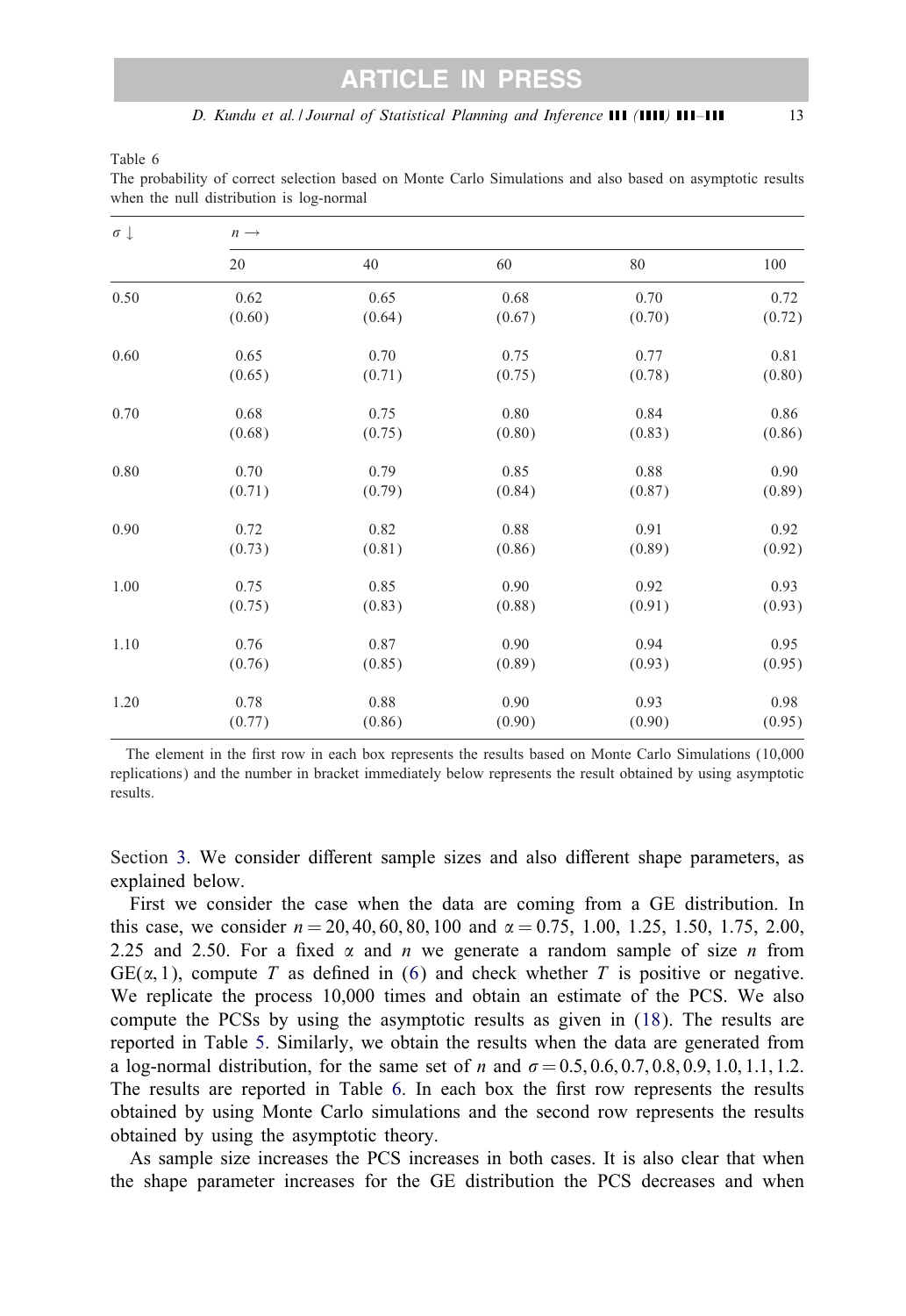<span id="page-13-0"></span>the shape parameter increases for the log-normal distribution the PCS increases. Even when the sample size is 20, asymptotic results work quite well for both the cases for all possible parameter ranges.

#### 6. Conclusions

In this paper, we consider the problem of discriminating between two families of distribution functions, the log-normal and GE families. We consider the statistic based on the logarithm of the ratio of the maximized likelihoods and obtain asymptotic distributions of the test statistics under null hypotheses. We compare the probability of correct selection using Monte Carlo simulations with the asymptotic results and it is observed that even when the sample size is very small the asymptotic results work quite well for a wide range of the parameter space. Therefore, the asymptotic results can be used to estimate the probability of correct selection. We use these asymptotic results to calculate the minimum sample size required for a user specified probability of correct selection. We use the concept of tolerance level based on the distance between the two distribution functions. For a particular  $D^*$  tolerance level the minimum sample size is obtained for a given user specified protection level.

#### Acknowledgements

The authors thank the referees for their valuable comments. Part of the work was supported by a grant from the Natural Sciences and Engineering Research Council.

#### References

- Atkinson, A., 1969. A test for discriminating between models. Biometrika 56, 337–347.
- Atkinson, A., 1970. A method for discriminating between models (with discussions). J. Roy. Statist. Soc. Ser. B 32, 323–353.
- Bain, L.J., Englehardt, M., 1980. Probability of correct selection of Weibull versus gamma based on likelihood ratio. Comm. Statist. Ser. A 9, 375–381.
- Bain, L.J., Englehardt, M., 1991. Statistical Analysis of Reliability and Lifetime Model, 2nd Edition. Marcel Dekker, New York.
- Chambers, E.A., Cox, D.R., 1967. Discriminating between alternative binary response models. Biometrika 54, 573–578.
- Chen, W.W., 1980. On the tests of separate families of hypotheses with small sample size. J. Statist. Comput. Simulations 2, 183–187.
- Cox, D.R., 1961. Tests of separate families of hypotheses. Proceedings of the Fourth Berkeley Symposium in Mathematical Statistics and Probability, Berkeley, University of California Press, Berkley, CA, pp.105 –123.
- Cox, D.R., 1962. Further results on tests of separate families of hypotheses. J. Roy. Statist. Soc. Ser. B 24, 406–424.
- Dyer, A.R., 1973. Discrimination procedure for separate families of hypotheses. J. Amer. Statist. Assoc. 68, 970–974.
- Dumonceaux, R., Antle, C.E., 1973. Discriminating between the log-normal and Weibull distribution. Technometrics 15 (4), 923–926.